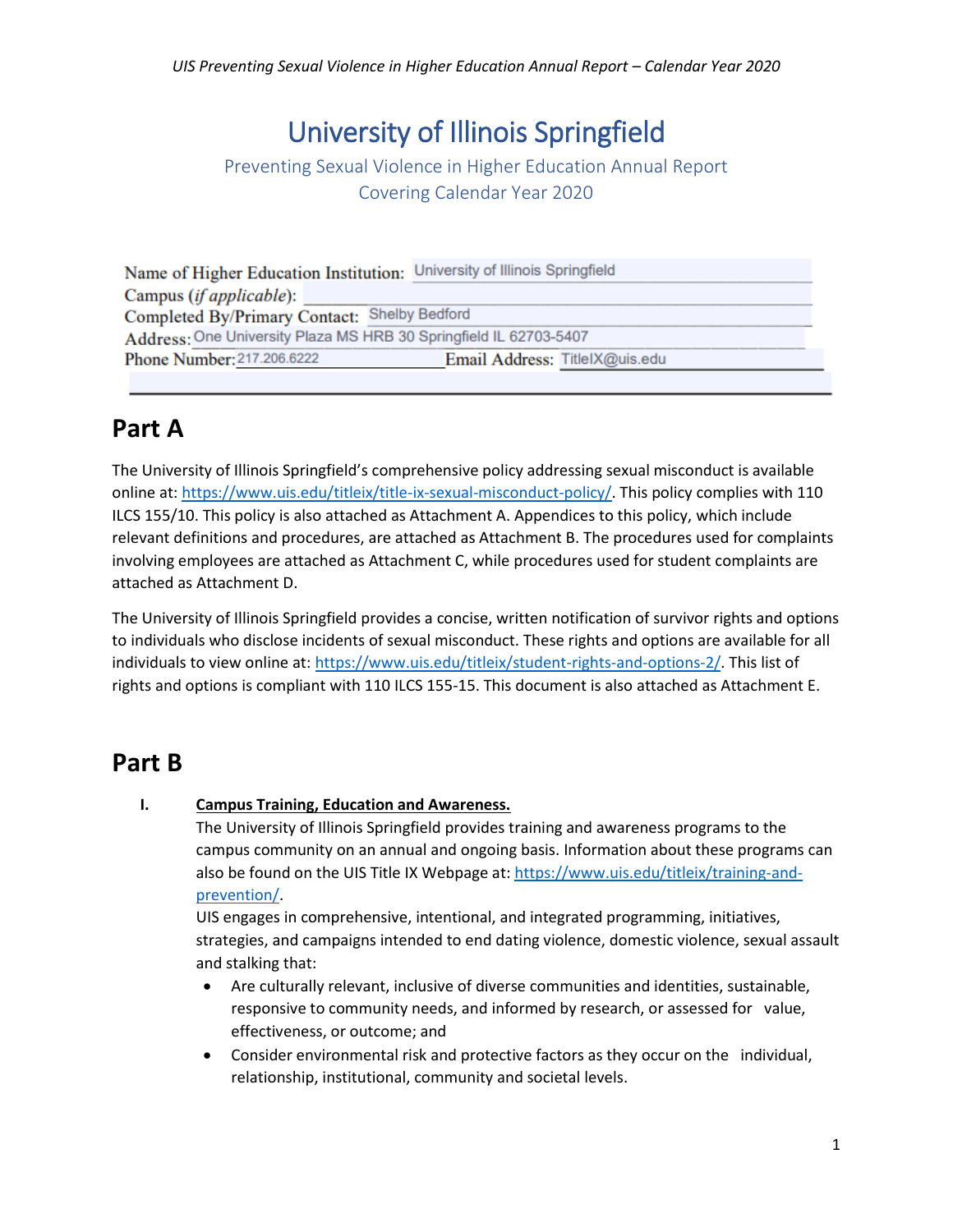Educational programming consists of primary prevention and awareness programs for all incoming UIS students and new employees and ongoing awareness and prevention campaigns for students, staff, and faculty that:

- Identify domestic violence, dating violence, sexual assault and stalking as prohibited conduct;
- Define what behavior constitutes domestic violence, dating violence, sexual assault, and stalking;
- Define what behavior and actions constitute consent to sexual activity in the State of Illinois;
- Provide safe and positive options for bystander intervention that may be carried out by an individual to prevent harm or intervene when there is a risk of domestic violence, dating violence, sexual assault, or stalking against a person other than the bystander;
- Provide information on risk reduction. Risk reduction means options designed to decrease perpetration and bystander inaction, and to increase empowerment for victims in order to promote safety and to help individuals and communities address conditions that facilitate violence;
- Provide information regarding:
	- a) Procedures victims should follow if a crime of domestic violence, dating violence, sexual assault and stalking occurs;
	- b) How UIS will protect the confidentiality of victims and other necessary parties;
	- c) Existing counseling, health, mental health, victim advocacy, legal assistance, visa and immigration assistance, student financial aid, and other services available within UIS and in the community;
	- d) Options for, available assistance in, and how to request changes to academic, living, transportation, and working situations or protective measures; and,
	- e) Procedures for UIS disciplinary action in cases of alleged dating violence, domestic violence, sexual assault, or stalking.

UIS primary prevention and awareness programs include the following:

- At the beginning of the academic year, all new students are instructed to complete online sexual misconduct prevention training. The training introduces students to terms, prevention scenarios and their application in students' daily routine, school policies, and their rights and responsibilities regarding sexual misconduct.
- Title IX training and sexual misconduct prevention training for faculty and staff are required components of the new hire orientation process for all new employees.
- Presentation by the Dean of Students in conjunction with the Title IX Coordinator during New Student Orientation Launch Week, New International Student Orientation, and New First Year and Transfer Students Orientation: "Title IX and Sexual Safety on Campus".
- During Fall Welcome, programming is offered through the Women's Center & Student Life on safe dating and consent in the form of an outside speaker through Catharsis productions, a nationally recognized group of educators.

UIS has developed an ongoing prevention and awareness campaign consisting of: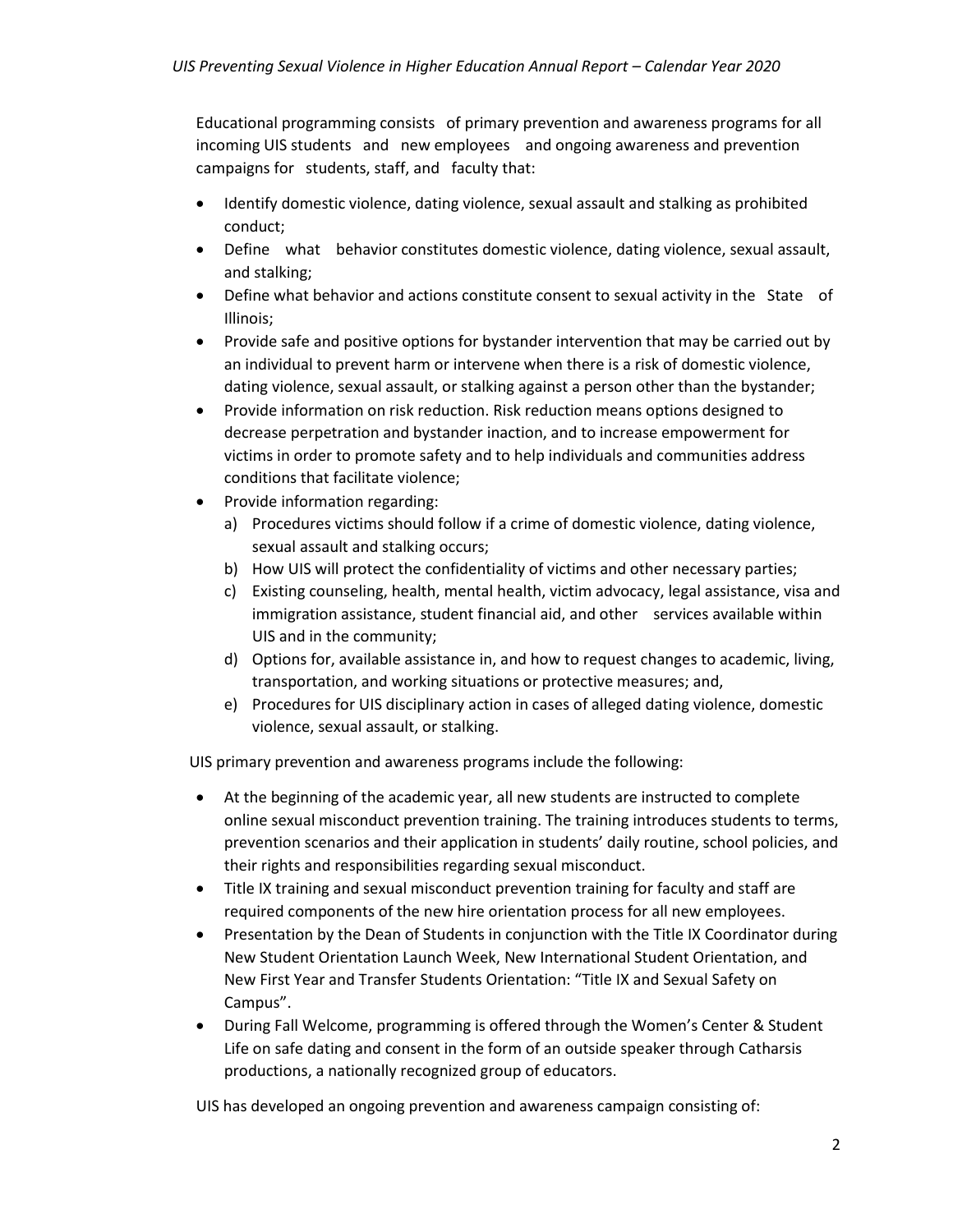- Mandatory online training for faculty and staff each spring semester reminding university employees of terms, school policies, and their responsibilities regarding sexual misconduct. Online sexual misconduct prevention training is provided to all returning students at the start of the academic year.
- A presentation by the Dean of Students to Residence Life and Housing professional resident directors and student resident advisers during New and Continuing Resident Advisor (RA) Orientation: "What Residence Life Leaders and First Responders Must Know: Sexual Misconduct Awareness, Prevention, and Reporting Obligations for Campus Resident Assistants and Directors".
- An overview presentation was presented by the Title IX Coordinator entitled "Overview of the UIS Office of Access and Equal Opportunity" to employees enrolled in the University of Illinois Business Administrator Certificate Course.
- An online program, "Sexual Violence Prevention," continuously available for students, faculty, and staff on the UIS Counseling Center website.
- A Campus Task Force: "A.S.A.P.: Addressing Sexual Assault Prevention," convened by the Title IX Coordinator and including members from UIS Police, Undergraduate Education, Graduate Education, the Counseling Center, the Women's Center, , the Diversity Center, Athletics, New Student Orientation, the University Ethics and Compliance Office, Residence Life and Housing, the Dean of Students, and relevant community partners to identify, propose, present and evaluate targeted, culturally relevant, inclusive, and effective educational awareness and prevention programming.
- Annual "Take Back the Night" march and rally on campus with the purpose of ending sexual, relationship, and domestic violence in all forms.
- "It's On Us" week of programs intended to raise awareness regarding sexual violence, and the role students could play as bystanders in preventing violence. Programs included a consent workshop, and a pledge drive.
- "10 Signs of Healthy and Unhealthy Relationships" workshop available on demand through the UIS Women's Center, teaches students about recognizing signs that a relationship could become abusive and how to intervene.
- Counseling services and informational tables for students addressing issues of concern including sexual assault, sexual abuse, domestic violence, dating violence, stalking, sexual harassment, alcohol abuse, drug abuse, and Lesbian, Gay, Bisexual, Transgender, Queer, and Asexual/Allied (LG BTQA) issues.
- Rape Aggression Defense (RAD) training: A women's self-defense course.
- Distribution of educational materials.
- Passive education on bulletin boards and the Campus Channel.
- Safe Zone Training: Safe Zone members are trained to be better allies to LGBTQA students. Members agree that they work to provide a personal space that is free from homophobia, heterosexism, and transphobia while serving as a resource to LGBTQA and allied students. All students, staff, and faculty are eligible to join.
- Brochures and website materials are available for all full- and part-time students, faculty and staff, and members of the public on the UIS Access and Equity/Title IX Coordinator's website at uis.edu/aeo/ and uis.edu/titleix; and,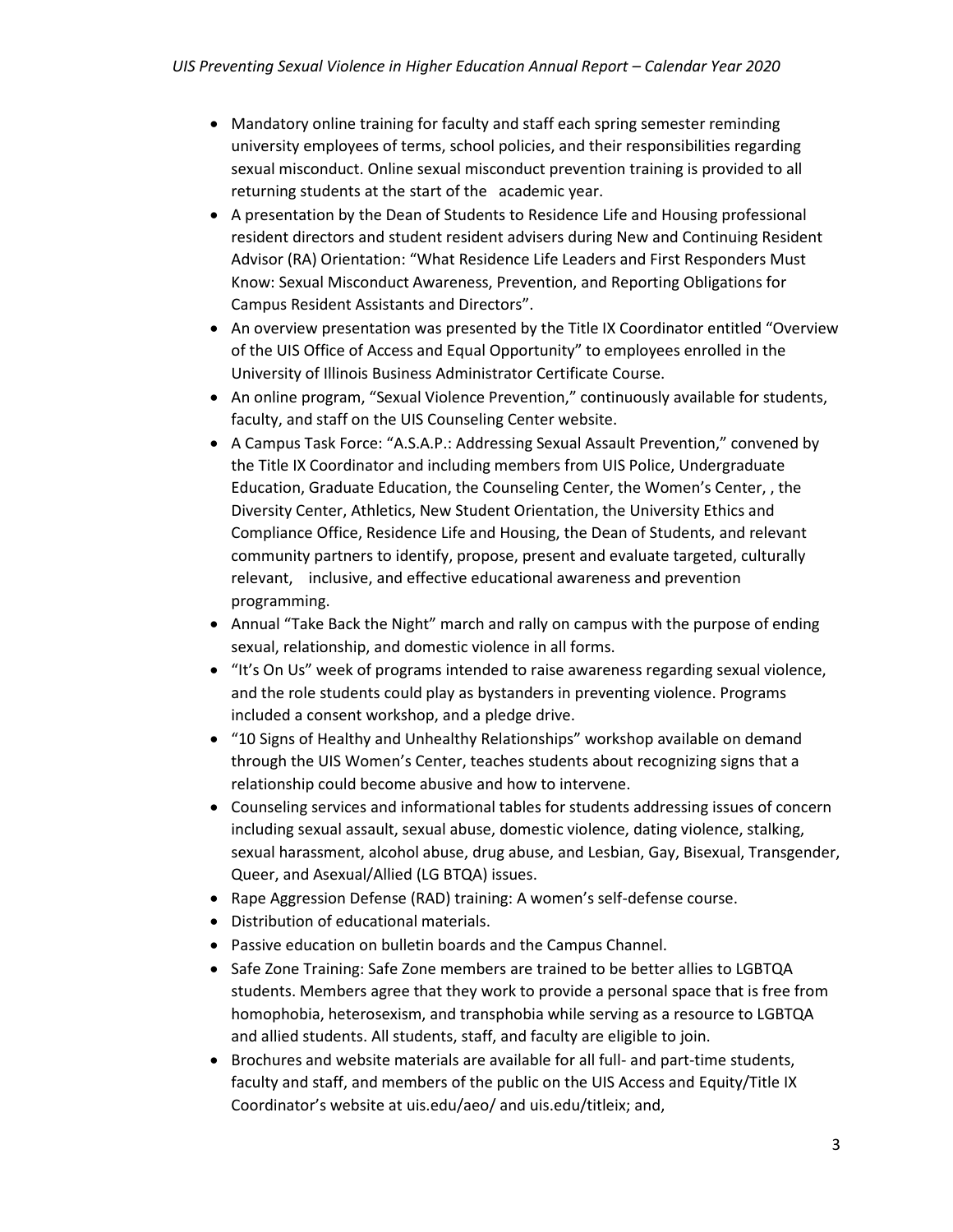• An electronic monthly magazine from the Counseling Center.

The Title IX Coordinator, Women's Center, Residence Life, Department of Athletics, Counseling Center, and Gender and Sexuality Student Services Office in particular are creative in offering a variety of educational programs, forums, conversations and activities. The programs cover topics such as dating relationships, affirmative consent and why it's necessary, alcohol, abuse and perpetrators, sexual violence, and related topics, including rights and compliance obligations and requirements under VAWA and Title IX and how to intervene as an active bystander to safely assist potential victims and prevent sexual misconduct.

#### **A. Student Training, Education and Awareness**

In accordance with 110 ILCS 155/30(b), the University of Illinois Springfield provides annual training to all members of the campus community on the prevention of sexual violence. A list of these programs is found below:

Name: Foundry Sexual Assault Prevention for Undergraduates Description: Primary and Ongoing Prevention and Awareness Dates: 2020 Calendar Year Location: Online Target Audience: Mandatory for all new undergraduate students. All returning undergraduate students are provided with the training and encouraged to complete it. Number of Student Completions: 1334

Name: Foundry Sexual Assault Prevention for Graduates Description: Primary and Ongoing Prevention and Awareness Dates: 2020 Calendar Year Location: Online Target Audience: Mandatory for all new graduate students. All returning graduate students are provided with the training and encouraged to complete it. Number of Student Completions: 904

#### **B. Employee Training**

In accordance with 110 ILCS 155/30(c), University of Illinois Springfield provides training to employees who, with respect to reports of sexual violence, domestic violence, dating violence, or stalking: (1) receive student reports, (2) refer or provide services to survivors or (3) participate in the complaint resolution procedures.

Name: Preventing Harassment and Discrimination Description: Primary and Ongoing Prevention, Awareness, and Reporting Obligations Dates: 2020 Calendar Year Location: Online Target Audience: All Employees (Full Time, Part Time, Seasonal, Temporary) Number of Employee completions: 1001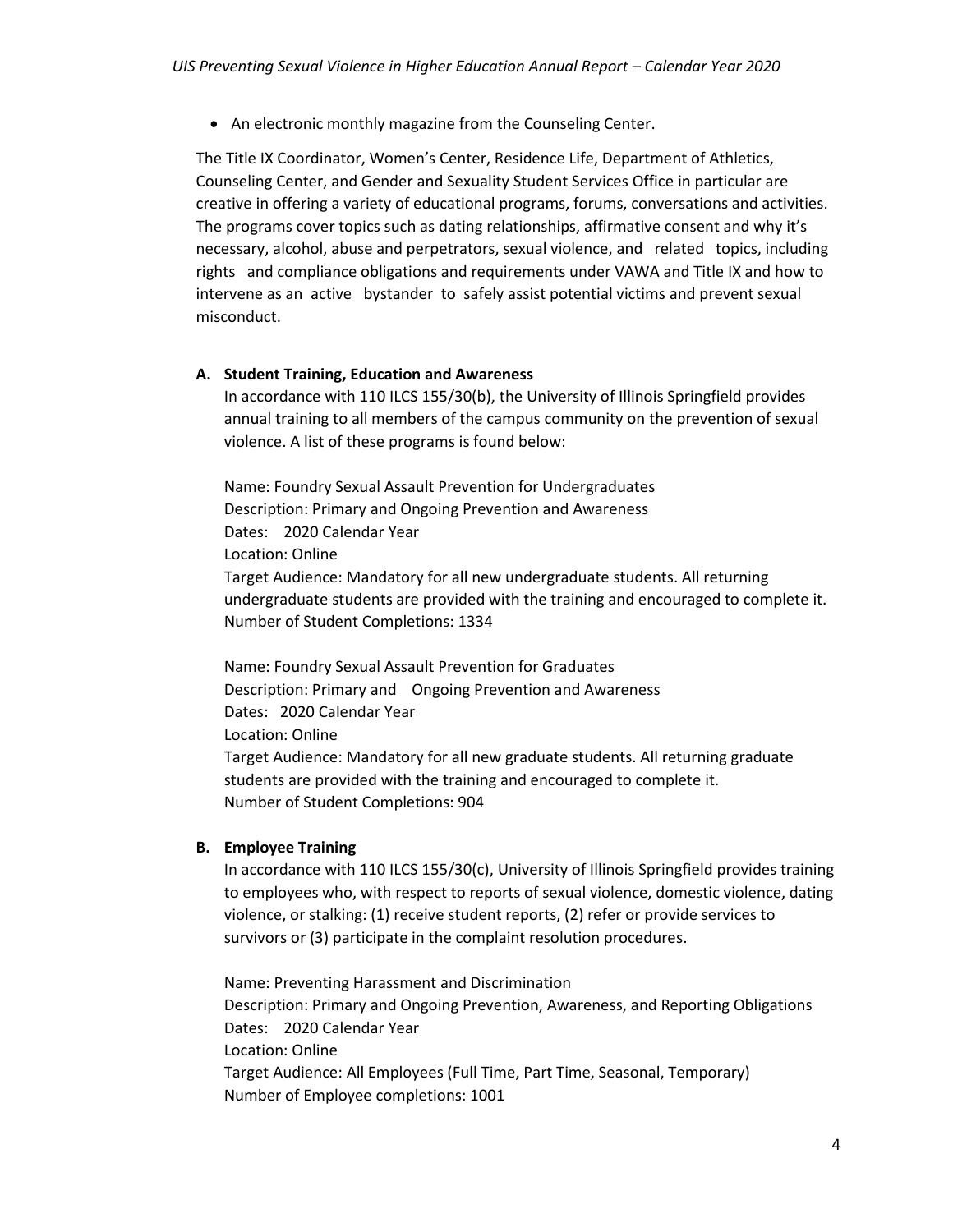In addition, all employees who participate in the complaint resolution procedures receive annual training on Title IX rights and protections and trauma-informed care. Information about these trainings can be found on the UIS Title IX Webpage at: [https://www.uis.edu/titleix/training-and-prevention/.](https://www.uis.edu/titleix/training-and-prevention/)

#### **II. Reports**

The reports listed below occurred in Clery reportable locations (Clery geography) or where the location was not known or not disclosed see "Preventing Sexual Violence in Higher Education Act: Frequently Asked Questions Regarding Reporting Requirements," [http://www.illinoisattorneygeneral.gov/rights/PSVHEAFAQs.pdf\)](http://www.illinoisattorneygeneral.gov/rights/PSVHEAFAQs.pdf)

|                               | <b>Reports to the Title IX</b><br><b>Coordinator or Responsible</b><br><b>Employees</b> | <b>Reports to Confidential</b><br><b>Advisors</b> |  |
|-------------------------------|-----------------------------------------------------------------------------------------|---------------------------------------------------|--|
| <b>Sexual Violence/Sexual</b> |                                                                                         |                                                   |  |
| <b>Assault</b>                |                                                                                         |                                                   |  |
| <b>Domestic Violence</b>      |                                                                                         |                                                   |  |
| <b>Dating Violence</b>        | q                                                                                       |                                                   |  |
| <b>Stalking</b>               |                                                                                         |                                                   |  |

#### **A. Responses to Reports to the Title IX Coordinator or Responsible Employees**

|                 | Survivor did<br>not request<br>to proceed<br>with the<br>complaint<br>resolution<br>procedure | HEI<br>investigated<br>allegation | <b>HEI</b> referred<br>allegation to<br>local or State<br>law<br>enforcement | <b>HEI resolved</b><br>allegation<br>through<br>complaint<br>resolution<br>procedure |
|-----------------|-----------------------------------------------------------------------------------------------|-----------------------------------|------------------------------------------------------------------------------|--------------------------------------------------------------------------------------|
| <b>Sexual</b>   | 1                                                                                             | 0                                 | 0                                                                            | $\mathbf{0}$                                                                         |
| Violence/Sexual |                                                                                               |                                   |                                                                              |                                                                                      |
| <b>Assault</b>  |                                                                                               |                                   |                                                                              |                                                                                      |
| <b>Domestic</b> | $\Omega$                                                                                      | 0                                 | $\mathbf{1}$                                                                 | $\Omega$                                                                             |
| <b>Violence</b> |                                                                                               |                                   |                                                                              |                                                                                      |
| <b>Dating</b>   | $\Omega$                                                                                      | $6*$                              | 9                                                                            | $6*$                                                                                 |
| Violence**      |                                                                                               |                                   |                                                                              |                                                                                      |
| <b>Stalking</b> | 5                                                                                             | $1*$                              | 3                                                                            | $1*$                                                                                 |

\*These incidents were both investigated by the HEI and resolved through the complaint resolution procedures.

\*\*All dating violence incidents in 2020 were referred to law enforcement. Six of these incidents were also investigated by the HEI and resolved through the complaint resolution procedures.